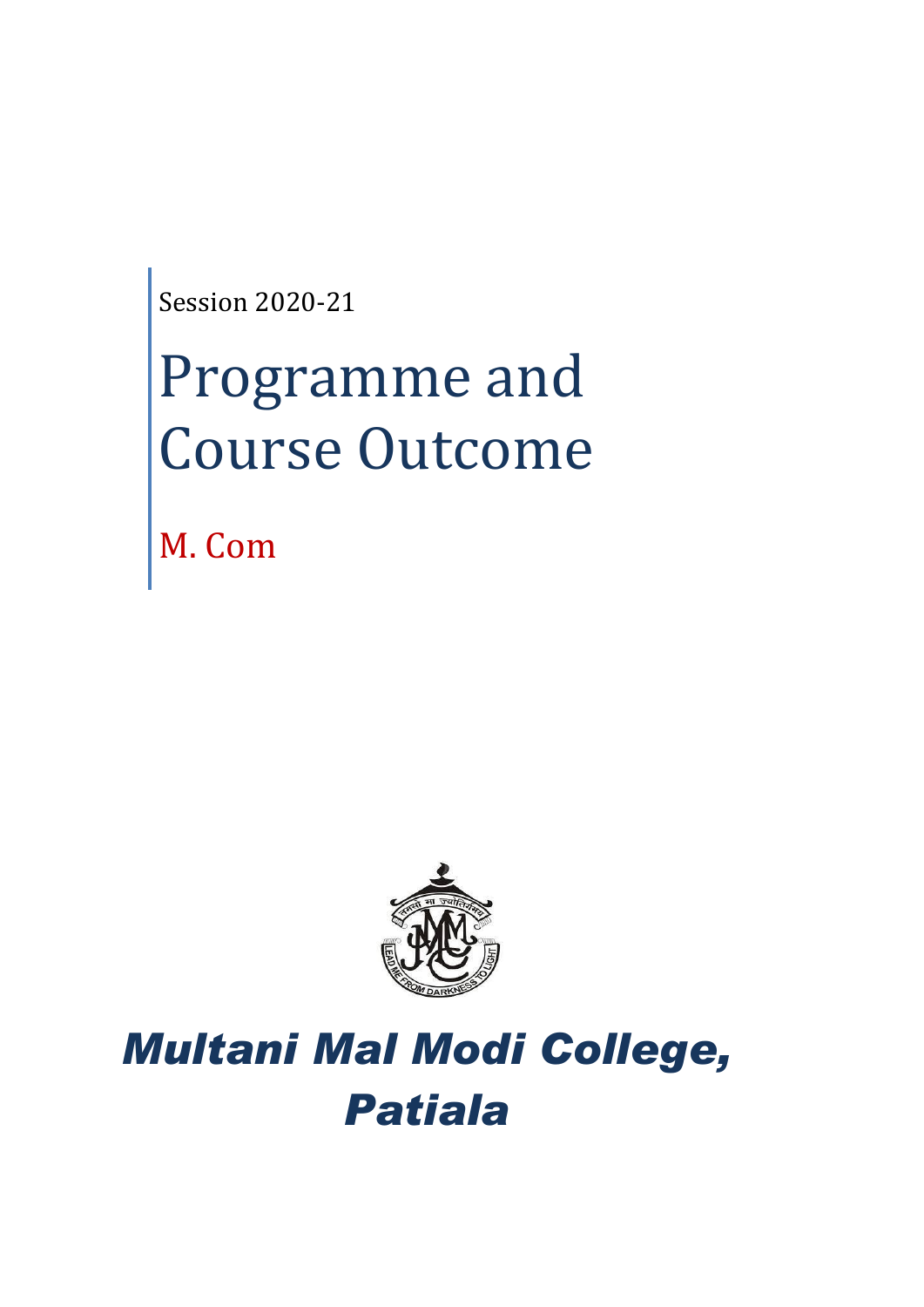# **Program Outcomes (POs)**

**PO-1:** Equip the students with higher level knowledge and understanding of contemporary trends in commerce and business finance

**PO-2:** Train the students to evaluate environmental factors that influence business operation with the conceptual requirements and skills on preparation and interpretation of financial statements

**PO-3:** Prepare the students to apply Statistical methods and proficient use of tools for modelling and analysis of business data

**PO-4:** Prepare the students for an in depth analysis of investment, portfolio management, investment banking and liquidation of investments

**PO-5:** Develop competency in the students about the laws and regulations, and roles of commercial, government and central banks in controlling money market and inflation

**PO-6:** Sensitise the students to plan and undertake independent research in a chosen discipline

**PO-7:** Prepare the students for teamwork, lifelong learning and continuous professional development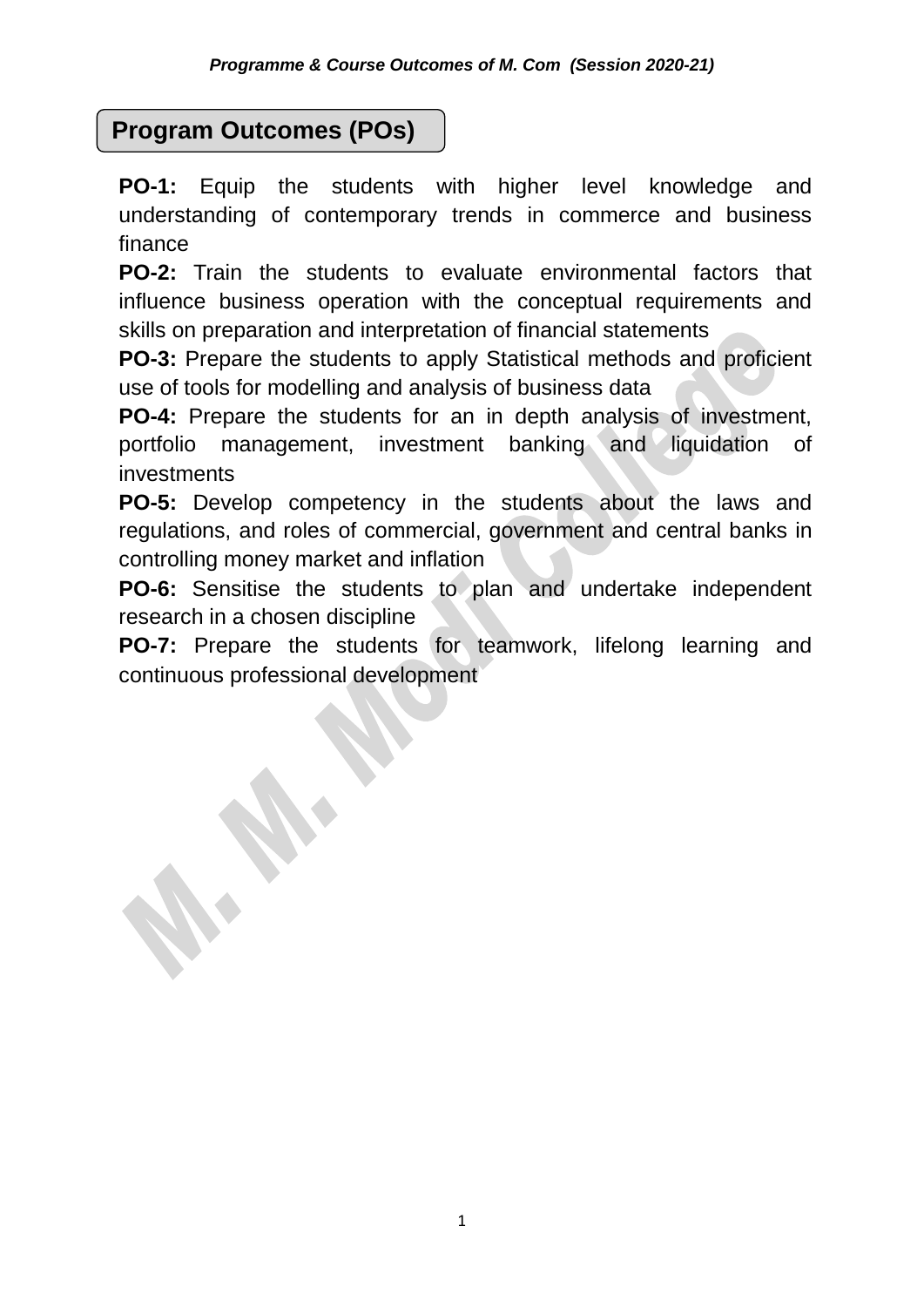# **Course Outcomes (COs)**

#### **M. Com - I**

#### **Semester-1st**

| Code          | <b>Course</b>                                |
|---------------|----------------------------------------------|
| MC 101        | Management Concept & Organizational Behavior |
| MC 102        | <b>Accounting for Managerial Decisions</b>   |
| MC 103        | <b>Business Economics</b>                    |
| <b>MC 104</b> | Research Methodology & Statistical Technique |
| MC 105 (ii)   | <b>Financial Management</b>                  |

#### **Semester-2nd**

| Code          | <b>Course</b>                             |
|---------------|-------------------------------------------|
| <b>MC 201</b> | <b>Advanced Accounting</b>                |
| MC 202        | <b>Business Environment</b>               |
| MC 203        | E-Commerce                                |
| MC 204        | Seminar                                   |
| MC 205 (ii)   | <b>Financial Institutions And Markets</b> |

#### **MC 101: MANAGEMENT CONCEPT & ORGANIZATIONAL BEHAVIOR**

After completing this course, the students will be able to:

**CO1:** Acquire theoretical and practical acquaintance of management behaviour, procedures and practices; understand the process of planning, organising, controlling, staffing and decision making, behaviour of the individuals and members of the group.

**CO2:** Develop ability to know the basic structure of management functions, policies and procedures, to know about how to manage individuals at place of work.

**CO3:** Acknowledge leadership and motivational theories which help students to develop insights and to manage work relations.

**CO4:** Understand different types of group dynamics, team development and to know the significance of organizational culture and how to deal with organisational change and work stress.

**CO5:** Analyse and Interpret different types of organisation structures, understand two way communication process and enlarge capability to overcome or remove barriers to effective communication.

# **MC 102: ACCOUNTING FOR MANAGERIAL DECISIONS**

After completing this course, the students will be able to:

**CO1:** Acquire theoretical and practical knowledge of financial statements, their analysis techniques and recent trends of the corporate houses, analyse and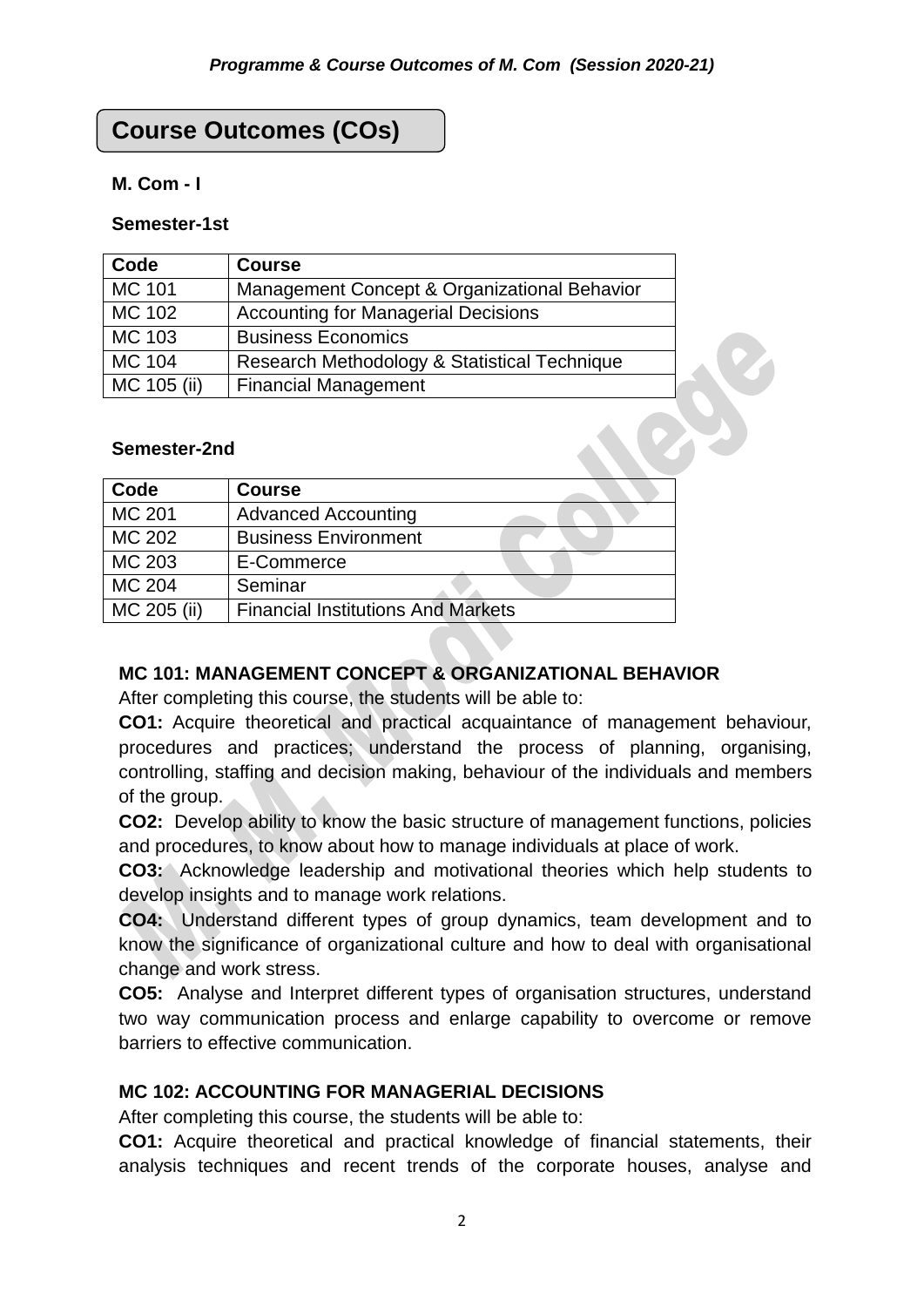interpret various accounting ratios to know the profitability position and financial position of the corporations.

**CO2:** Enlarge capability to understand the basic structure of cash flow and funds flow statements, this will further help them in planning for intermediate and longterm finances.

**CO3:** Understand the concept and applications of marginal costing and philosophy behind the strategic cost management, its key element and cost drivers.

**CO4:** Develop ability to understand the role and limitations of budgets in organisations, interpret the difference between performance and zero based budgeting.

**CO5:** Analyse and Interpret common business management decisions such as pricing and outsourcing from a financial perspective, grasp knowledge of responsibility accounting, group work and communication skills.

**CO6:** Interpret financial statements of an enterprise and make appropriate suggestions.

#### **MC 103: BUSINESS ECONOMICS**

After completing this course, the students will be able to:

**CO-1**: Understand the nature and scope of business economics, various objectives of firm and fundamental economic concepts.

**CO-2**: Analyse demand functions, elasticity of demand and consumer equilibrium with utility and indifference curve analysis including revealed preference theory and theory of consumer choice under risk.

**CO-3**: Use the techniques of demand forecasting, production function and cost analysis. **CO-4**: Comprehend the market forms and apply the pricing techniques to determine the prices of products.

**CO-5:** Understand classical theory of employment and Keynesian objection to the classical theory, meaning of consumption function and investment.

**CO-6:** Assess business fluctuations, expansions and recessions, theories of business cycle and concept of Inflation.

# **MC 104: RESEARCH METHODOLOGY & STATISTICAL TECHNIQUE**

After completing this course, the students will be able to:

**CO1:** Develop the understanding of research and its types, objectives of doing research, research process, sampling methods, data collection methods and computer assisted information acquisition.

**CO2:** Understand the various probability distributions.

**CO3:** Develop awareness of data analysis and hypothesis testing procedure.

**CO4:** Use of various parametric and non-parametric test, chi square test, t test, f test and z test.

**CO5:** Familiarize with mechanics of report writing.

# **MC 105(ii): FINANCIAL MANAGEMENT**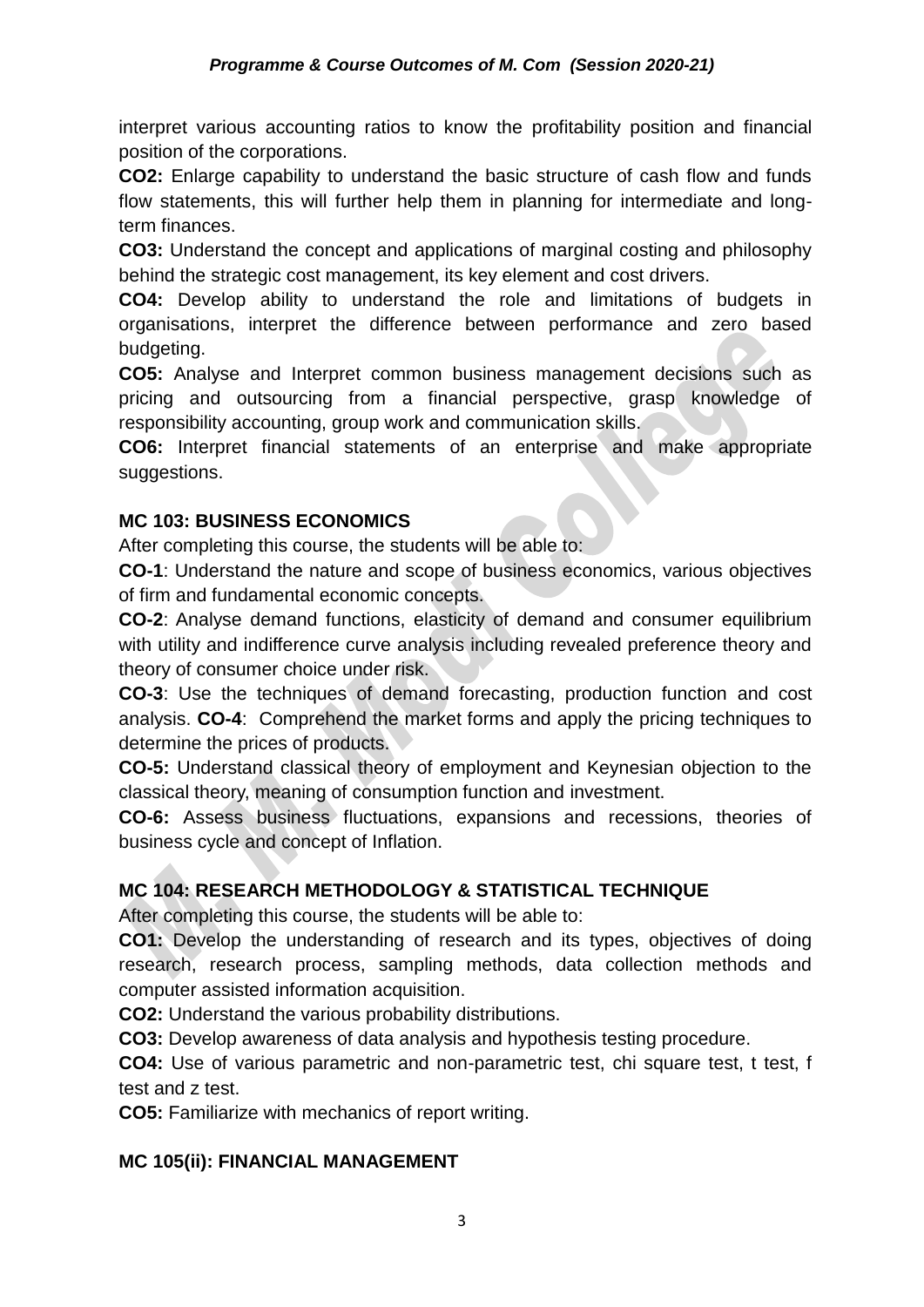After completing this course, the students will be able to:

**CO1:** Acquire basic knowledge of finance function in a corporate enterprise.

**CO2:**Demonstrate the applicability of the concept of Financial Management to understand the managerial Decisions and Corporate Capital Structure

**CO3:** This course also highlights the emerging issues of corporate restructuring, mergers and acquisition decisions.

**CO4:** Explain alternative sources of finance and investment opportunities and their suitability in particular circumstances

**CO5:** Analyse a company's performance and make appropriate recommendations.

#### **MC 201: ADVANCED ACCOUNTING**

After completing this course, the students will be able to:

**CO-1**: Expound and interpret various contemporary issues in Accounting along with their usage in strategy formulation by business.

**CO-2:** Enlist the steps involved in process of development of accounting standards and their convergence with IFRS and list Indian Accounting Standards (IND AS) 1,2,10,17,19,34 and IFRS-1,3,4,10 and understand their scope , significance and disclosure.

**CO-3:** Have an insight of accounting for price level changes, Accounting for human resources and measurement corporate social performance and utilize this knowledge for practical exposure.

**CO-4:** understand Corporate reporting practices in India and concept of creative and environment accounting in order to go for higher education or advanced research in the field of Commerce and management.

#### **MC 202: BUSINESS ENVIRONMENT**

After completing this course, the students will be able to:

**CO1:** Chalk out business policies and understand the impact of environment on business, changing dimensions of business environment and use different demand forecasting techniques.

**CO2**: Learn objectives and targets of five years plans and understand importance of economic policies including Fiscal, Monetary, Industrial and EXIM policy

**CO3**: Analyze positive and negative impact of economic reforms on Indian economy.

**CO4**: Familiarize with provisions of Consumer Protection Act, Right to Information Act, Environment Protection Act and Competition Act

**CO5**: Understand the current trends in global economy and the functioning of international economic institutions including IMF, World Bank, IFC, IDA, and ADB.

**CO6**: Analyse Indian Economy in light of changing government regulatory policies.

#### **MC 203: E-COMMERCE**

After completing this course, the students will be able to:

**CO1:** To develop and understanding the foundations & importance of E-commerce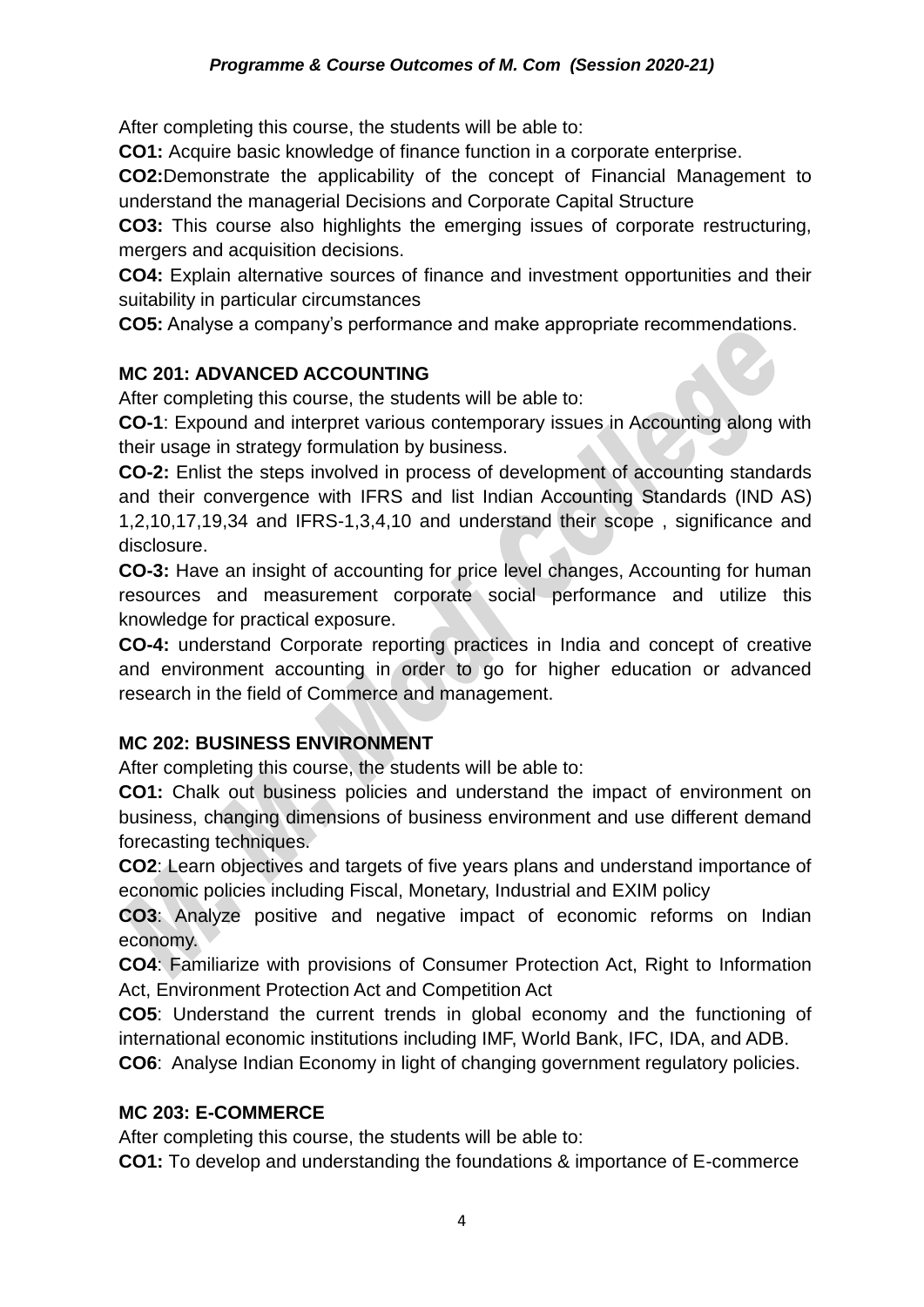**CO2:** To develop & understanding of retailing in E-commerce by:-Analyzing branding & pricing strategies, Using & determine the effectiveness of market research, the effect of disintermediation.

**CO3:** Analyse the impact of e-commerce on business modes and strategy

**CO4:** Describe internet trading relationship including B2B,B2C, intra-organizational

**CO5:** Discuss legal issues & privacy of E-commerce

**CO6:** Assess Electronic payment system

**CO7:** Recognize & discuss global e-commerce issues

**CO8:** To make aware the ethical, social & security issues of E-commerce

#### **MC 204: SEMINAR**

After completing this course, the students will be able to:

**CO1:** think and scrutinize real world issue, explore creative avenues of expression, decipher problems, and make substantial decisions.

**CO2:** learn ethical principles, develop presentation and discussion skills, integrate thoughts and bring out new ideas through creative work.

**CO3:** Integrate collaborative learning and self-determining study, examine, explore, achieve, and develop knowledge in the field of commerce and social sciences.

**CO4:** identify and utilize resources, develop critical thinking and time management strategies & skills.

**CO5:** demonstrate their questioning skills which will spark further discussion, develop voice modulation and speak persuasively with or without notes.

# **MC 205(ii): FINANCIAL INSTITUTIONS AND MARKETS**

After completing this course, the students will be able to:

**CO1:** Have a good understanding of financial institutions and markets as applicable in real life Business Management.

**CO2:** Understand the banking system and describe the role of regulatory bodies in regulating how banks manage their capital.

**CO3:** Develop a set of skills among the students to use the financial planning at the workplace to solve business finance related and general decision for financial problems.

**CO4:** Analyze the financial problems and learn about markets are inter-linked, structured and regulated**.**

**CO5:** The role of regulation and monetary policy to ensure the stability and longevity of any financial system and minimize the impact of possible adverse outcomes and contagion effects implicit in any financial crisis, particularly when the financial systems are globally interconnected.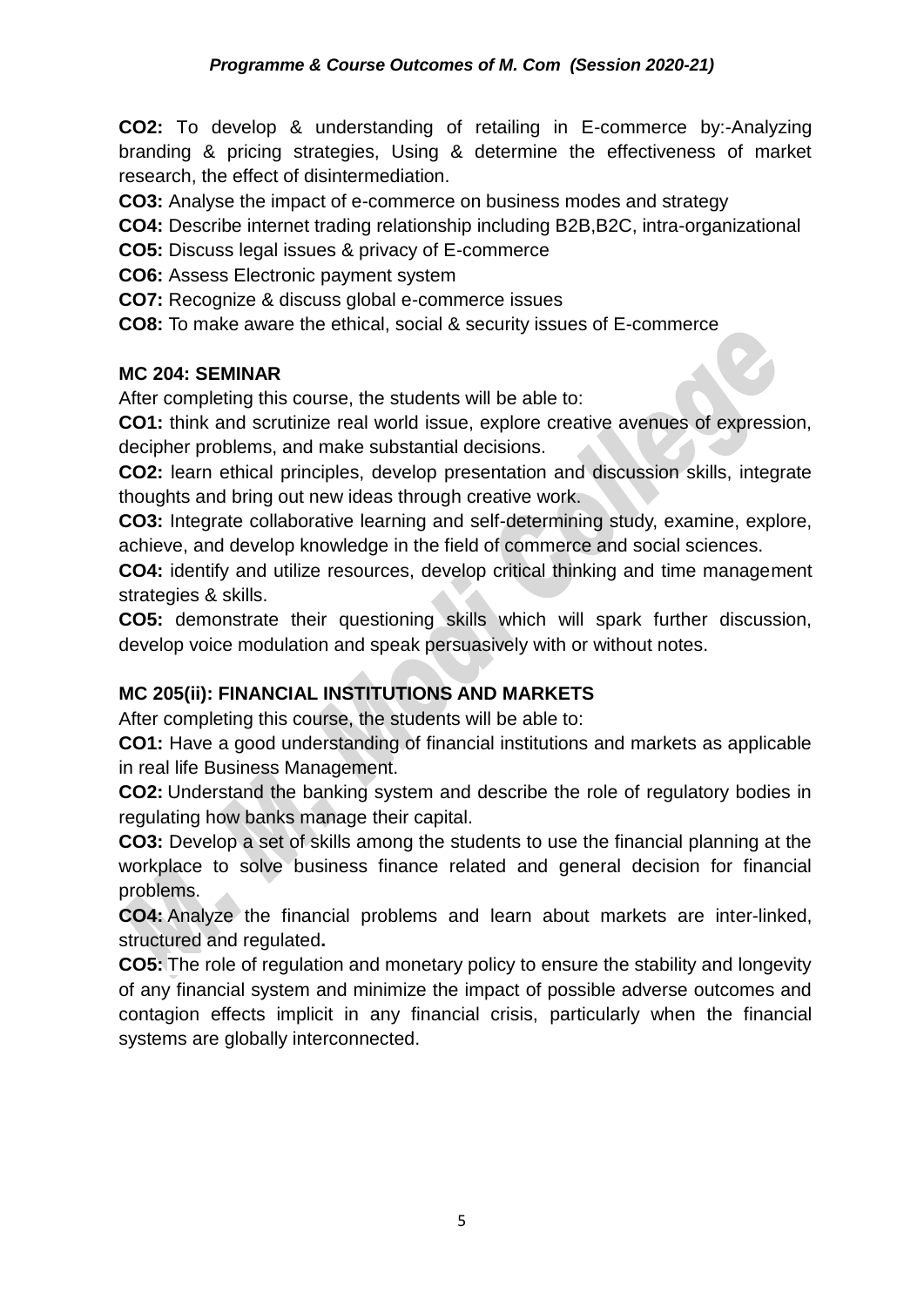# **Course Outcomes (COs)**

#### **M. Com - II**

#### **Semester-3rd**

| Code          | <b>Course</b>                           |  |
|---------------|-----------------------------------------|--|
| <b>MC 301</b> | <b>Contemporary Auditing</b>            |  |
| MC 302        | <b>Corporate Legal Framework</b>        |  |
| MC 303        | <b>Direct Tax Laws</b>                  |  |
| <b>MC 304</b> | <b>Marketing Management</b>             |  |
| MC 305 (ii)   | <b>Management of Financial Services</b> |  |
|               |                                         |  |
| Semester-4th  |                                         |  |
|               |                                         |  |

# **Semester-4 th**

| Code        | <b>Course</b>                           |  |
|-------------|-----------------------------------------|--|
| MC 401      | Human Resource Management               |  |
| MC 402      | <b>Fundamentals of Investement</b>      |  |
| MC 404      | <b>Banking &amp; Insurance Services</b> |  |
| MC 404      | Corporate Tax Planning                  |  |
| MC 405 (ii) | <b>International Finance</b>            |  |

# **MC 301: CONTEMPORARY AUDITING**

After completing this course, the students will be able to:

**CO1:** get deeper insights into basic principles governing an Audit and importance of an error-free financial statement.

**CO2:** understand the role of Institute of Chartered Accountants of India for issuing auditing standards to conduct audit and other assurance engagements.

**CO3:** understand auditors' qualifications, disqualification, rights, duties and liabilities and will acquire knowledge and understanding of audit evidence and documentation.

**CO4:** demonstrate and critically examine various contemporary audit issues and challenges involved in the electronic data processing environment.

**CO5:** understand the inherent risk involved in assessing and evaluating the financial statements, process of formulating the audit report and communicating the same to the client.

**CO6:** This course will help students to prepare for CA, CS and auditing specific competitive exams like audit inspectors.

#### **MC 302: CORPORATE LEGAL FRAMEWORK**

After completing this course, the students will be able to:

**CO-1**: Acknowledge the concept of incorporation of Company, its separate legal entity and documents required for registration of company: Memorandum of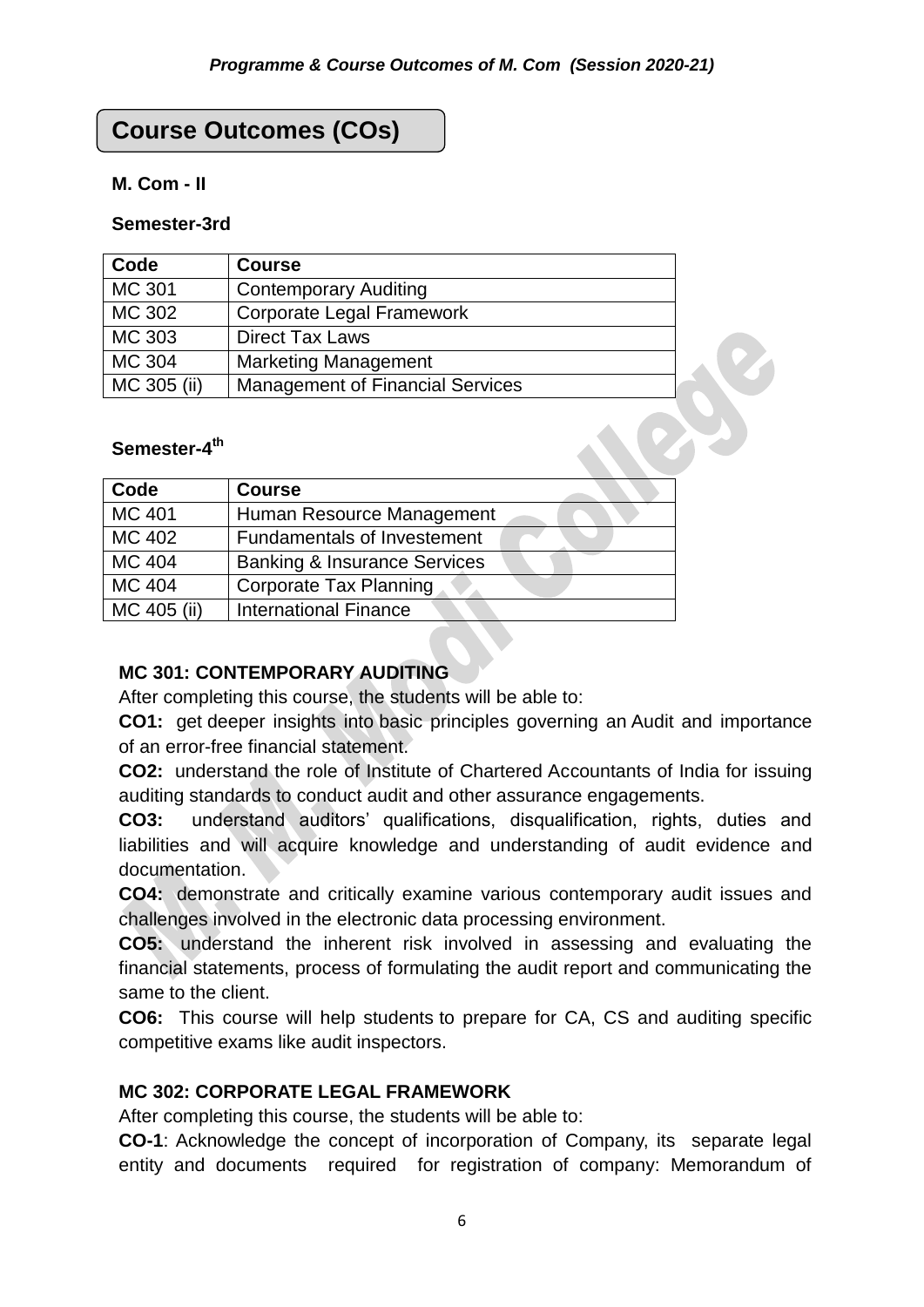Association and Articles of Association and their alteration with a special reference to Doctrine of Ultra vires and Doctrine of indoor management.

**CO-2:** Enlist the steps involved in framing of prospectus and explicate the significance of prospectus and consequences of misrepresentation in prospectus.

**CO-3:** Analyse the powers and duties of directors considering meetings of directors and shareholders and learn various forms of winding up of company.

**CO-4:** Interpret in detail the Negotiable Instruments Act, 1881 and Competition Act, 2002 and demonstrate the relevance of foundational and theoretical knowledge of their academic major in order to gain practical exposure.

#### **MC 303: DIRECT TAX LAWS**

After completing this course, the students will be able to:

**CO1:** Develop knowledge of laws pertaining to levy of direct tax in India and to enable students to apply the same practically.

**CO2:** Understand the basic concepts in the law of Income Tax and determine the residential status of different persons.

**CO3:** Identify the five heads in which income can be categorised and to compute income under different heads.

**CO4:** Analyse and Examine clubbing provisions, aggregate income after set-off and carry forward of losses.

**CO5:** Identify deductions out of gross total income and computation of total income in regard to different assesses.

# **MC 304: MARKETING MANAGEMENT**

After completing this course, the students will be able to:

**CO1:** Develop ability to define and analyze the marketing problems through the formulation of marketing objectives, policies, programmes and strategies.

**CO2:** Understand the Marketing Environment to capture the market share and size for their organization.

**CO3:** Understanding the concept of marketing, marketing information system and consumer behavior

**CO4:** Interpret complex marketing issues and problems using relevant theories, concepts and methods with regard to ethical conduct.

**CO5:** Apply contemporary marketing theories to the demands of business and management practice.

**CO6:** The concepts of Promotional Mix will help the learners to develop and deal with the different promotional strategies in corporate successfully.

# **MC 305(ii): MANAGEMENT OF FINANCIAL SERVICES**

After completing this course, the students will be able to:

**CO1:** Have in depth understanding of financial services and their application in business concerns.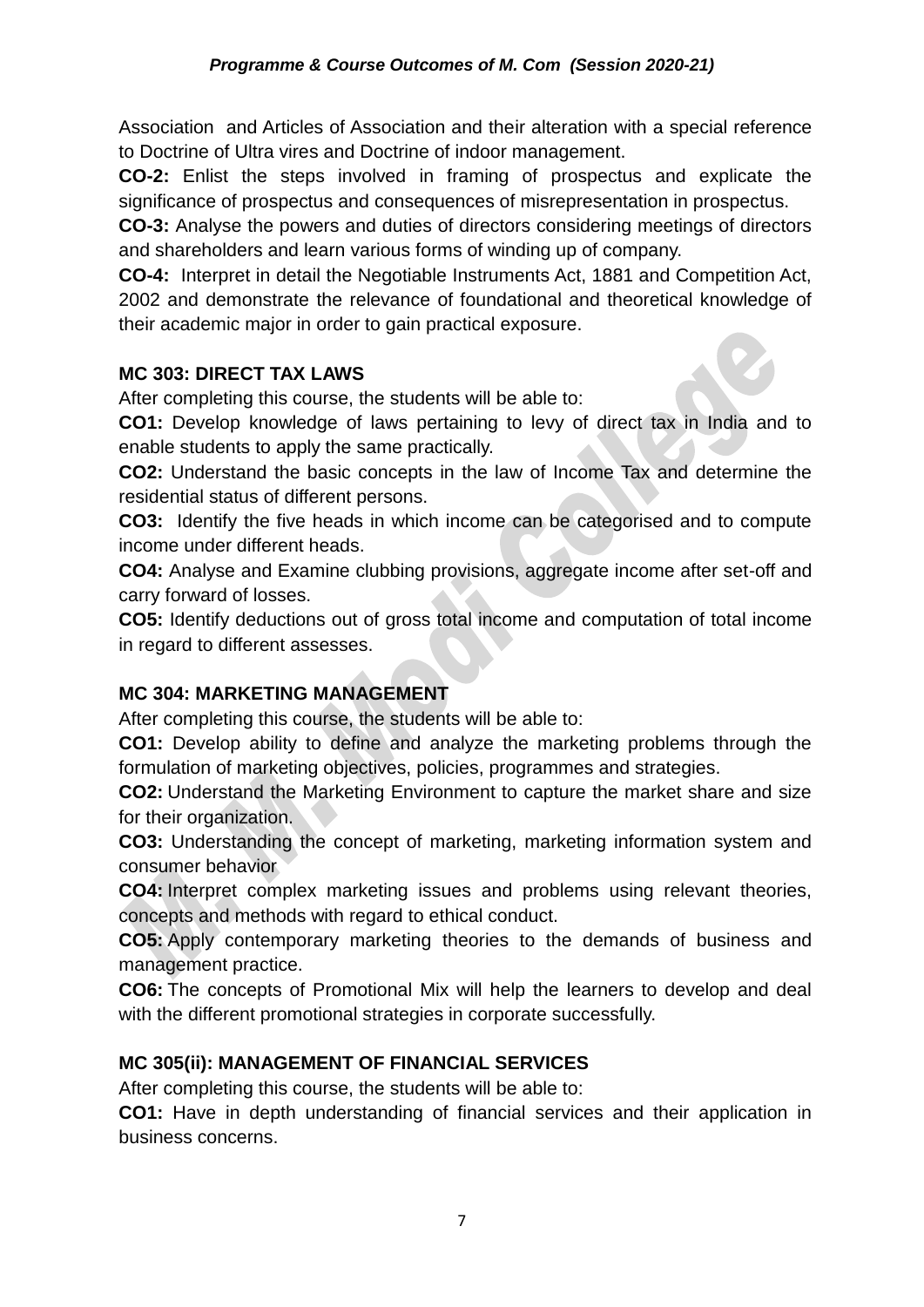**CO2:** The identification of services of Merchant Banking system and role played by regulatory bodies in the smooth and profitable functioning of business activities.

**CO3:** Develop a set of skills to use the hire purchase and leasing to solve the problems related to optimum utilisation of scarce resources.

**CO4:** Identify role played by Venture Capital and the evaluation of various strategies so that the students can develop information based solutions.

**CO5:** Develop appropriate information about Mutual Funds which will further helps students to create their own portfolio.

**CO6:** Analyse factoring and forfeiting to ensure the smooth functioning of business and minimization of adverse outcomes of plastic money.

#### **MC 401: HUMAN RESOURCE MANAGEMENT**

After completing this course, the students will be able to:

**CO1:** Acquaint the students with the concept of HRM, its relevance, objectives, functions and role in organisation.

**CO2:** Familiarize with planning, procurement and development of human resource and their retention plans.

**CO3:** understand the various compensational and reward system of human resource.

**CO4:** Implementation and Evaluation of welfare, safety and health policies and practices.

**CO5:** Integrate the knowledge of HR concepts of job rotation, work redesigning, job enlargement etc to take correct business decisions.

# **MC 402: FUNDAMENTALS OF INVESTEMENT**

After completing this course, the students will be able to:

**CO1:** Develop ability to know the basic structure of investment and speculation, analyse the concept of risk and risk return framework.

**CO2:** Critically analyse the various investment alternatives available to individuals, examine diverse innovations in derivative market.

**CO3:** Construct, analyse, examine and evaluate portfolios along with a deep understanding of efficient market theory and associated models.

**CO4:** Understand the structure of fundamental and technical analysis along with technical indicators; evaluate bonds in terms yield and risks.

**CO5:** Acquire and develop knowledge of theoretical and practical aspects of portfolio management and investment analysis for security selection and manage portfolio.

#### **MC 403: BANKING & INSURANCE SERVICES**

After completing this course, the students will be able to:

**CO1**: accumulate knowledge regarding functions, operations and instruments of a commercial bank.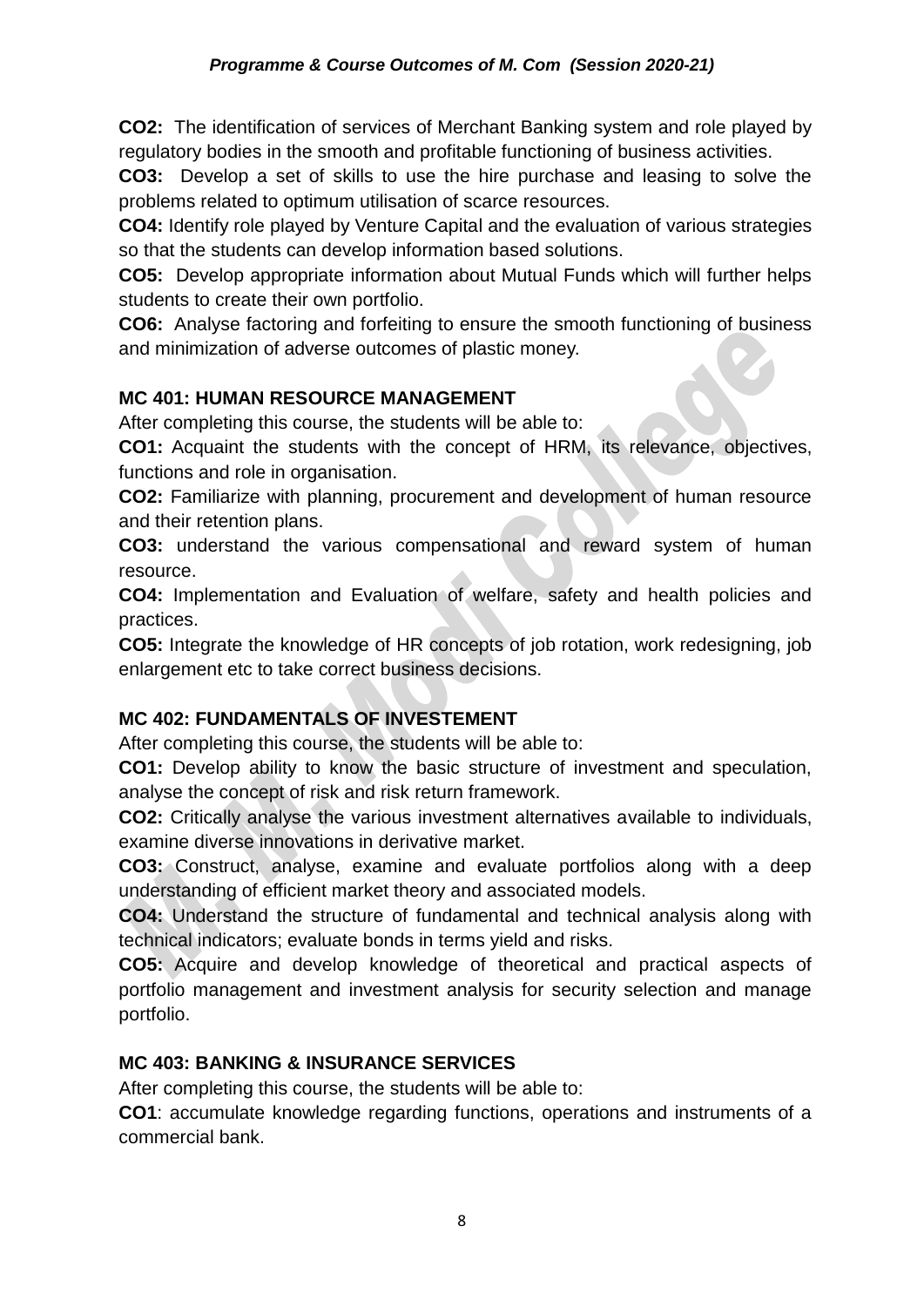#### *Programme & Course Outcomes of M. Com (Session 2020-21)*

**CO2:** get deeper insight into the various schemes and services offered by banks along with changing trends and volume of deposits in the banking and insurance sector of India.

**CO3:** understand and expertise in various matters relating to principles of lending, credit appraisal techniques, priority sector lending, credit monitoring and management of funds.

**CO4:** acquire knowledge of rising trends and changing scenarios at national level in banking and financial services like e- banking, retail banking and recent banking technologies etc.

**CO5**: discover about emerging trends in insurance sector, legislative framework and the major life and non-life players in India.

**CO6:** know about risk management practices in banking and insurance sector.

**CO7:** This course will help students to get wide range of employment opportunities in field of banking and financial sector

#### **MC 404: CORPORATE TAX PLANNING**

After completing this course, the students will be able to:

**CO1:** examine the instances of tax evasion and tax avoidance, which should not be followed in tax planning.

**CO2:** Consider tax implications while taking business decisions regards to its nature and location.

**CO3:** assess the impact of taxation on trade off of financial decisions.

**CO4:** Identify managerial decisions like tax planning in regards to make or buy decision, shut down or continue decision and own or lease.

**CO5:** comprehend the tax issues relating to amalgamation, which influence the policy outcomes of amalgamating and amalgamated companies.

#### **MC 406 (ii): INTERNATIONAL FINANCE**

After completing this course, the students will be able to:

**CO1:** Acquire and Develop theoretical and practical knowledge of international financial system.

**CO2:** Develop ability to know the basic structure of international finance, policies and procedures, to know about the recent trends and globalisation of world economy.

**CO3:** Understand the evolution of international monetary system and connotation of regional and global imbalances.

**CO4:** Critically analyse the consequence of foreign exchange exposure and market on management practices and how to manage international receivable management, significance of global crisis in both developing and developed economies.

**CO5:** Understand the concept of balance of payment which will further engage the students to know the deficit/surplus of trade of home country with the world economy.